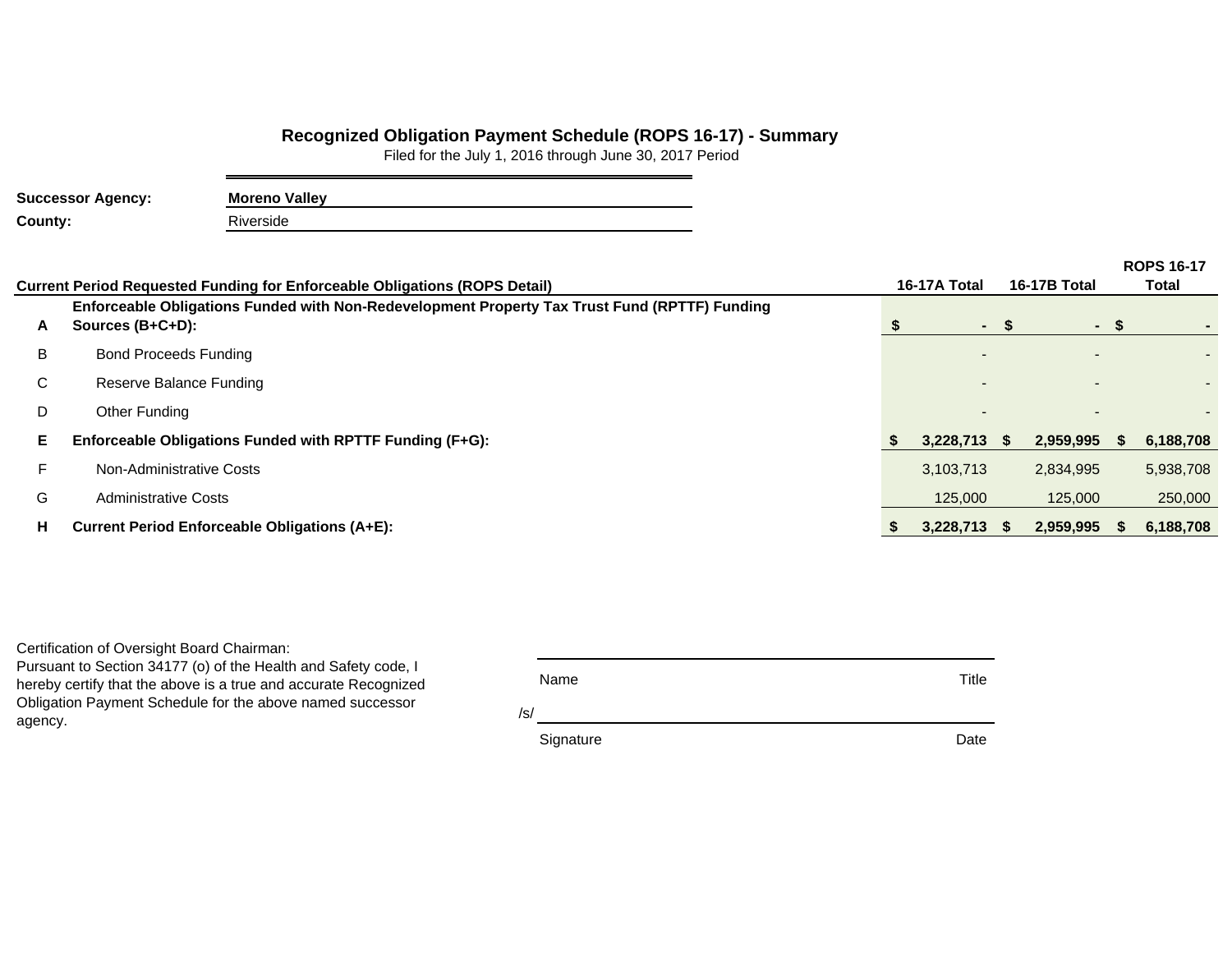|              | Moreno Valley Recognized Obligation Payment Schedule (ROPS 16-17) - ROPS Detail<br>July 1, 2016 through June 30, 2017<br>(Report Amounts in Whole Dollars) |                                                 |                       |                         |                                                                  |                                                                                             |              |                          |                                                                                                 |                                  |                                                          |             |                                     |                  |                       |                      |                                                          |              |                                   |                      |                          |
|--------------|------------------------------------------------------------------------------------------------------------------------------------------------------------|-------------------------------------------------|-----------------------|-------------------------|------------------------------------------------------------------|---------------------------------------------------------------------------------------------|--------------|--------------------------|-------------------------------------------------------------------------------------------------|----------------------------------|----------------------------------------------------------|-------------|-------------------------------------|------------------|-----------------------|----------------------|----------------------------------------------------------|--------------|-----------------------------------|----------------------|--------------------------|
|              |                                                                                                                                                            |                                                 |                       |                         |                                                                  |                                                                                             |              |                          |                                                                                                 |                                  |                                                          |             |                                     |                  |                       |                      |                                                          |              |                                   |                      |                          |
| $\mathbf{A}$ | $\mathbf{B}$                                                                                                                                               | $\mathbf{c}$                                    | D                     | E                       | F                                                                | G                                                                                           | H            | $\mathbf{I}$             | $\mathbf{J}$                                                                                    |                                  | $\mathbf{M}$<br>$\mathbf{L}$                             | N           | $\circ$                             | <b>P</b>         | $\mathbf Q$           | P                    | <b>s</b>                                                 | $\mathbf{r}$ | $\mathbf{u}$                      | $\mathbf{v}$         | $\mathbf w$              |
|              |                                                                                                                                                            |                                                 |                       |                         |                                                                  |                                                                                             |              |                          |                                                                                                 |                                  |                                                          | 16-17A      |                                     |                  |                       |                      |                                                          | 16-17B       |                                   |                      |                          |
|              |                                                                                                                                                            |                                                 | Contract/Agreement    | Contract/Agreement      |                                                                  |                                                                                             |              | <b>Total Outstanding</b> |                                                                                                 | ROPS 16-17                       | Non-Redevelopment Property Tax Trust Fund<br>(Non-RPTTF) |             | RPTTF                               |                  | 16-17A                |                      | Non-Redevelopment Property Tax Trust Fund<br>(Non-RPTTF) |              | RPTTF                             |                      | 16-17B                   |
| Item #       | Project Name/Debt Obligation                                                                                                                               | Obligation Type                                 | <b>Execution Date</b> | <b>Termination Date</b> | Payee                                                            | Description/Project Scope                                                                   | Project Area | Debt or Obligation       | Retired                                                                                         | Total<br>6,188,708 \$            | <b>Bond Proceeds</b><br>Reserve Balance                  | Other Funds | Non-Admin                           | Admin<br>125,000 | Total<br>3,228,713 \$ | <b>Bond Proceeds</b> | Reserve Balance                                          | Other Funds  | Non-Admin                         | Admin<br>$125.000$ S | Total<br>2,959,995       |
|              | 1 2007 Tax Allocation Bonds<br>2 2007 Special Tax Refunding Bonds - Bonds Issued On or Before                                                              | Bonds Issued On or Before 11/29/2007            | 11/29/2007            | 8/1/2038<br>12/1/2021   | Wells Fargo Bank<br>Wells Fargo Bank                             | Debt service payments for bonds<br>Debt service payments for bonds                          |              |                          | N                                                                                               | 2.249.609<br>1,192,708<br>$\sim$ |                                                          |             | 3,103,713 \$<br>1.250.004<br>596,35 |                  | 1.250.004<br>596,354  |                      |                                                          |              | 2,834,995 \$<br>999,604<br>596,35 |                      | 999,604<br>596,354       |
|              | Towngate 87-1                                                                                                                                              | 12/31/10                                        |                       |                         |                                                                  | ssued to finance the acquisition of<br>oublic facilities                                    |              |                          |                                                                                                 |                                  |                                                          |             |                                     |                  |                       |                      |                                                          |              |                                   |                      |                          |
|              | 3 Improvement Area No. 1 Special Tax Bonds Issued On or Before<br>Refunding Bonds                                                                          | 12/31/10                                        | 11/29/2007            | 10/1/2023               | Wells Fargo Bank                                                 | Debt service payments for bonds<br>ssued to finance the construction of<br>ublic facilities |              |                          | N                                                                                               | 278,074<br>l s                   |                                                          |             | 139,037                             |                  | 139,037               |                      |                                                          |              | 139,037                           |                      | 139,037<br><b>S</b>      |
|              | 5 2011 Refunding of 97 LRB Bonds                                                                                                                           | Revenue Bonds Issued After 1/1/2011<br>12/31/10 |                       | 11/1/2022               | Bank of America                                                  | Debt service payments for bonds<br>ssued to finance the construction of a                   |              |                          | N                                                                                               | 150,000                          |                                                          |             | 75,000                              |                  | 75,000                |                      |                                                          |              | 75,000                            |                      | 75,000                   |
|              | 7 On-going Housing Monitoring                                                                                                                              | roject Management Costs                         | 1/2014                | V30/2014                | <b>City of Moreno</b>                                            | ublic facility<br>Costs to perform the recertification and                                  |              |                          | N                                                                                               | 50,000                           |                                                          |             | 25,000                              |                  | 25,000                |                      |                                                          |              | 25,000                            |                      | 25,000                   |
|              | 13 CalPERS Retirement Liability                                                                                                                            | I Infunded Liabilities                          | 11/2012               | 7/1/2031                | The California Public                                            | nitoring of housing units<br>Unfunded PERS Retirement Liability                             |              |                          | N                                                                                               | 13,855<br>$\sim$                 |                                                          |             | 13,855                              |                  | 13,855                |                      |                                                          |              |                                   |                      |                          |
|              | 14 Retiree Medical Trust (CERBT)                                                                                                                           | Unfunded Liabilities                            | 1/2012                | 7/1/2031                | Employees' Retirement<br>System (CalPERS)                        | Acct<br>Unfunded Retiree Medical Trust Acct                                                 |              |                          | N                                                                                               | 4.462<br>$\epsilon$              |                                                          |             | 4.462                               |                  | 4.462                 |                      |                                                          |              |                                   |                      |                          |
|              |                                                                                                                                                            |                                                 |                       |                         | California Employers'<br>Retiree Medical<br>Frust(CERBT)/CalPERS |                                                                                             |              |                          |                                                                                                 |                                  |                                                          |             |                                     |                  |                       |                      |                                                          |              |                                   |                      |                          |
|              | 17 Towngate Acquisition Note<br>19 Robertson's Ready Mix, Inc. OPA                                                                                         | Third-Party Loans<br>OPA/DDA/Construction       | 5/3/2004<br>9/26/2006 | 6/30/2044<br>9/30/2028  |                                                                  | City of Moreno Valley<br>Robertson's Ready Mix, Inc. Owner Participation Agreement          |              |                          | $N$ s                                                                                           | 1,400,000<br>300,000             |                                                          |             | 700,000<br>150,000                  |                  | 700,000<br>150,000    |                      |                                                          |              | 700,000<br>150,000                |                      | 700,000<br>150,000<br>s. |
|              | 24 Payroll Costs/Operating Costs                                                                                                                           | <b>Admin Costs</b>                              | /1/2015               | 6/30/2015               | City of Moreno                                                   | Successor Agency's Payroll &                                                                |              |                          | N                                                                                               | 250,000<br>$\sim$                |                                                          |             |                                     | 125,000 \$       | 125,000               |                      |                                                          |              |                                   | 125,000 \$           | 125,000                  |
|              |                                                                                                                                                            | ousing Entity Admin Cost                        | 1/2014                | /30/2018                | allev/Employees<br>reno Valley Housing                           | Operating Costs<br>Housing entity administrative cost                                       |              |                          | $\overline{N}$                                                                                  | 300,000                          |                                                          |             | 150,00                              |                  | 150,00                |                      |                                                          |              | 150,00                            |                      | 150,000                  |
|              | 86 Housing Entity Administrative Cost<br>Allowance per AB 471 Project<br>87 (16) Price Club Acquisition Note                                               | hird-Party Loans                                | 77/1992               | 5/7/2015                | thority                                                          | owance per AB 471<br>he Price Family Charitable Participation Agreement                     |              |                          | N                                                                                               |                                  |                                                          |             |                                     |                  |                       |                      |                                                          |              |                                   |                      |                          |
| 88           |                                                                                                                                                            |                                                 |                       |                         |                                                                  |                                                                                             |              |                          | $\overline{N}$                                                                                  |                                  |                                                          |             |                                     |                  |                       |                      |                                                          |              |                                   |                      |                          |
|              |                                                                                                                                                            |                                                 |                       |                         |                                                                  |                                                                                             |              |                          | $\begin{array}{c c}\nN \\ N \\ N\n\end{array}$                                                  |                                  |                                                          |             |                                     |                  |                       |                      |                                                          |              |                                   |                      |                          |
|              |                                                                                                                                                            |                                                 |                       |                         |                                                                  |                                                                                             |              |                          | $\overline{N}$                                                                                  |                                  |                                                          |             |                                     |                  |                       |                      |                                                          |              |                                   |                      |                          |
|              |                                                                                                                                                            |                                                 |                       |                         |                                                                  |                                                                                             |              |                          | N                                                                                               |                                  |                                                          |             |                                     |                  |                       |                      |                                                          |              |                                   |                      |                          |
|              |                                                                                                                                                            |                                                 |                       |                         |                                                                  |                                                                                             |              |                          | $\begin{array}{c c}\nN \\ \hline\nN \\ \hline\nN \\ \hline\n\end{array}$                        |                                  |                                                          |             |                                     |                  |                       |                      |                                                          |              |                                   |                      |                          |
|              |                                                                                                                                                            |                                                 |                       |                         |                                                                  |                                                                                             |              |                          | $\overline{N}$                                                                                  |                                  |                                                          |             |                                     |                  |                       |                      |                                                          |              |                                   |                      |                          |
|              |                                                                                                                                                            |                                                 |                       |                         |                                                                  |                                                                                             |              |                          | $\frac{N}{N}$                                                                                   |                                  |                                                          |             |                                     |                  |                       |                      |                                                          |              |                                   |                      |                          |
|              |                                                                                                                                                            |                                                 |                       |                         |                                                                  |                                                                                             |              |                          | $\begin{array}{c c}\nN & \vdots \\ N & \vdots\n\end{array}$                                     |                                  |                                                          |             |                                     |                  |                       |                      |                                                          |              |                                   |                      |                          |
|              |                                                                                                                                                            |                                                 |                       |                         |                                                                  |                                                                                             |              |                          | N<br>$\frac{N}{N}$                                                                              |                                  |                                                          |             |                                     |                  |                       |                      |                                                          |              |                                   |                      |                          |
|              |                                                                                                                                                            |                                                 |                       |                         |                                                                  |                                                                                             |              |                          | $\frac{N}{N}$                                                                                   |                                  |                                                          |             |                                     |                  |                       |                      |                                                          |              |                                   |                      |                          |
|              |                                                                                                                                                            |                                                 |                       |                         |                                                                  |                                                                                             |              |                          | N                                                                                               |                                  |                                                          |             |                                     |                  |                       |                      |                                                          |              |                                   |                      |                          |
|              |                                                                                                                                                            |                                                 |                       |                         |                                                                  |                                                                                             |              |                          | $\begin{array}{c c}\nN & S \\ \hline\nN & S\n\end{array}$                                       |                                  |                                                          |             |                                     |                  |                       |                      |                                                          |              |                                   |                      |                          |
|              |                                                                                                                                                            |                                                 |                       |                         |                                                                  |                                                                                             |              |                          | $\overline{z}$                                                                                  |                                  |                                                          |             |                                     |                  |                       |                      |                                                          |              |                                   |                      |                          |
|              |                                                                                                                                                            |                                                 |                       |                         |                                                                  |                                                                                             |              |                          | $\overline{N}$<br>N                                                                             |                                  |                                                          |             |                                     |                  |                       |                      |                                                          |              |                                   |                      |                          |
|              |                                                                                                                                                            |                                                 |                       |                         |                                                                  |                                                                                             |              |                          | $\frac{N}{N}$                                                                                   |                                  |                                                          |             |                                     |                  |                       |                      |                                                          |              |                                   |                      |                          |
|              |                                                                                                                                                            |                                                 |                       |                         |                                                                  |                                                                                             |              |                          | $\frac{N}{N}$                                                                                   |                                  |                                                          |             |                                     |                  |                       |                      |                                                          |              |                                   |                      |                          |
|              |                                                                                                                                                            |                                                 |                       |                         |                                                                  |                                                                                             |              |                          | $\begin{array}{c} N \\ N \end{array}$                                                           |                                  |                                                          |             |                                     |                  |                       |                      |                                                          |              |                                   |                      |                          |
|              |                                                                                                                                                            |                                                 |                       |                         |                                                                  |                                                                                             |              |                          | $\begin{array}{c}\nN \\ N \\ N\n\end{array}$                                                    |                                  |                                                          |             |                                     |                  |                       |                      |                                                          |              |                                   |                      |                          |
|              |                                                                                                                                                            |                                                 |                       |                         |                                                                  |                                                                                             |              |                          |                                                                                                 |                                  |                                                          |             |                                     |                  |                       |                      |                                                          |              |                                   |                      |                          |
|              |                                                                                                                                                            |                                                 |                       |                         |                                                                  |                                                                                             |              |                          | $\begin{array}{c}\n\mathbf{y} \\ \mathbf{y} \\ \mathbf{y} \\ \vdots \\ \mathbf{y}\n\end{array}$ |                                  |                                                          |             |                                     |                  |                       |                      |                                                          |              |                                   |                      |                          |
|              |                                                                                                                                                            |                                                 |                       |                         |                                                                  |                                                                                             |              |                          | $\frac{N}{N}$                                                                                   |                                  |                                                          |             |                                     |                  |                       |                      |                                                          |              |                                   |                      |                          |
|              |                                                                                                                                                            |                                                 |                       |                         |                                                                  |                                                                                             |              |                          | $N$ S                                                                                           |                                  |                                                          |             |                                     |                  |                       |                      |                                                          |              |                                   |                      |                          |
|              |                                                                                                                                                            |                                                 |                       |                         |                                                                  |                                                                                             |              |                          | $z \approx \frac{z}{\sin \theta}$                                                               |                                  |                                                          |             |                                     |                  |                       |                      |                                                          |              |                                   |                      |                          |
|              |                                                                                                                                                            |                                                 |                       |                         |                                                                  |                                                                                             |              |                          |                                                                                                 |                                  |                                                          |             |                                     |                  |                       |                      |                                                          |              |                                   |                      |                          |
|              |                                                                                                                                                            |                                                 |                       |                         |                                                                  |                                                                                             |              |                          | $\frac{N}{N}$                                                                                   |                                  |                                                          |             |                                     |                  |                       |                      |                                                          |              |                                   |                      |                          |
|              |                                                                                                                                                            |                                                 |                       |                         |                                                                  |                                                                                             |              |                          | $\begin{array}{c c}\n\hline\nN & \\ \hline\nN & \\ \hline\n\end{array}$                         |                                  |                                                          |             |                                     |                  |                       |                      |                                                          |              |                                   |                      |                          |
|              |                                                                                                                                                            |                                                 |                       |                         |                                                                  |                                                                                             |              |                          | $\frac{N}{N}$                                                                                   |                                  |                                                          |             |                                     |                  |                       |                      |                                                          |              |                                   |                      |                          |
|              |                                                                                                                                                            |                                                 |                       |                         |                                                                  |                                                                                             |              |                          | $\frac{N}{N}$                                                                                   |                                  |                                                          |             |                                     |                  |                       |                      |                                                          |              |                                   |                      |                          |
|              |                                                                                                                                                            |                                                 |                       |                         |                                                                  |                                                                                             |              |                          | N                                                                                               |                                  |                                                          |             |                                     |                  |                       |                      |                                                          |              |                                   |                      |                          |
|              |                                                                                                                                                            |                                                 |                       |                         |                                                                  |                                                                                             |              |                          | N<br>N I                                                                                        |                                  |                                                          |             |                                     |                  |                       |                      |                                                          |              |                                   |                      |                          |
|              |                                                                                                                                                            |                                                 |                       |                         |                                                                  |                                                                                             |              |                          | N<br>$\frac{N}{N}$                                                                              |                                  |                                                          |             |                                     |                  |                       |                      |                                                          |              |                                   |                      |                          |
|              |                                                                                                                                                            |                                                 |                       |                         |                                                                  |                                                                                             |              |                          |                                                                                                 |                                  |                                                          |             |                                     |                  |                       |                      |                                                          |              |                                   |                      |                          |
|              |                                                                                                                                                            |                                                 |                       |                         |                                                                  |                                                                                             |              |                          | $\begin{array}{c}\nN \\ N \\ N\n\end{array}$                                                    |                                  |                                                          |             |                                     |                  |                       |                      |                                                          |              |                                   |                      |                          |
|              |                                                                                                                                                            |                                                 |                       |                         |                                                                  |                                                                                             |              |                          | $\frac{N}{N}$                                                                                   |                                  |                                                          |             |                                     |                  |                       |                      |                                                          |              |                                   |                      |                          |
|              |                                                                                                                                                            |                                                 |                       |                         |                                                                  |                                                                                             |              |                          | $\frac{N}{N}$                                                                                   |                                  |                                                          |             |                                     |                  |                       |                      |                                                          |              |                                   |                      |                          |
|              |                                                                                                                                                            |                                                 |                       |                         |                                                                  |                                                                                             |              |                          | $N$ s                                                                                           |                                  |                                                          |             |                                     |                  |                       |                      |                                                          |              |                                   |                      |                          |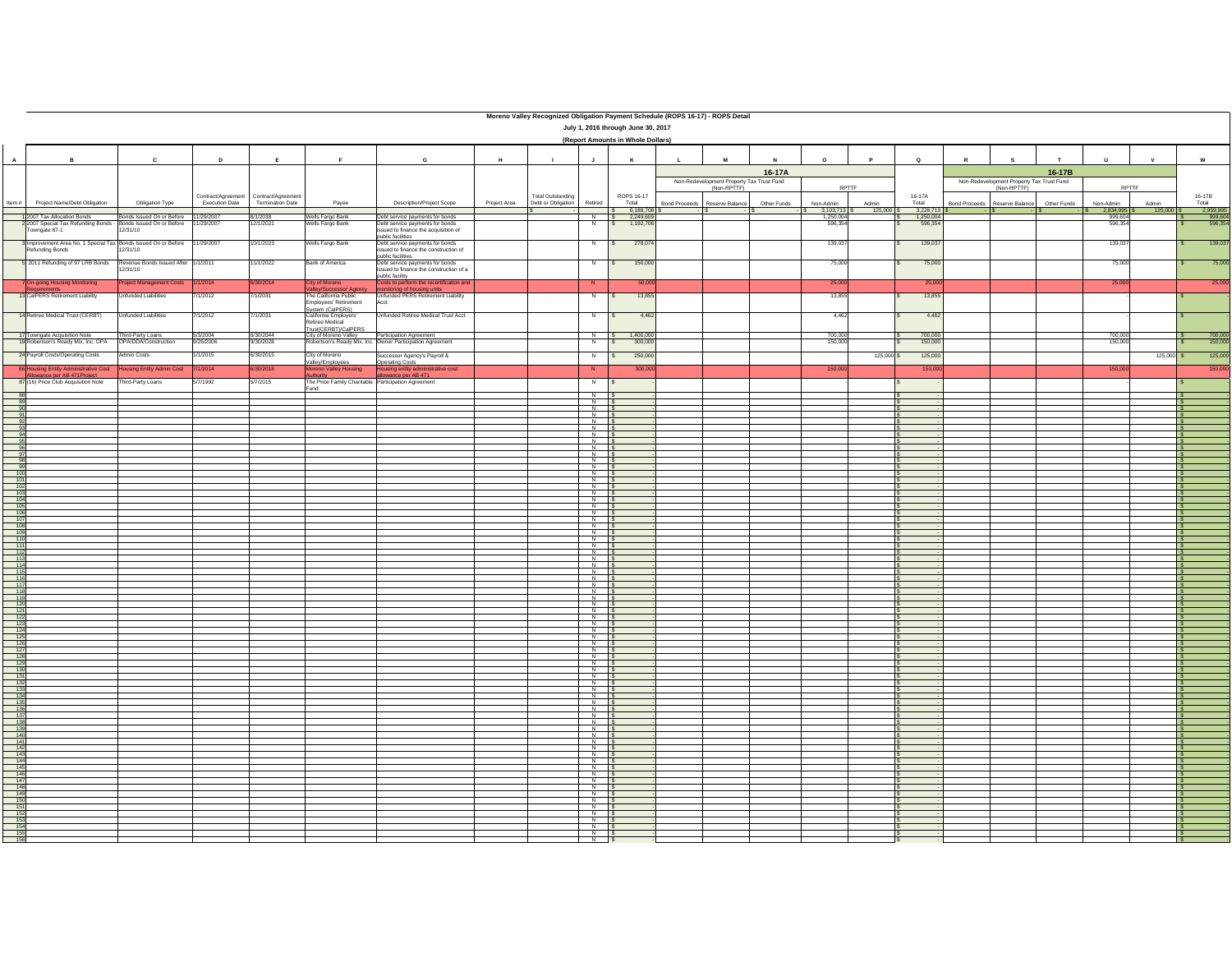## **Moreno Valley Recognized Obligation Payment Schedule (ROPS 16-17) - Report of Cash Balances (Report Amounts in Whole Dollars)**

|                | Pursuant to Health and Safety Code section 34177 (I), Redevelopment Property Tax Trust Fund (RPTTF) may be listed as a source of payment on the ROPS, but only to the extent no other funding source is available<br>or when payment from property tax revenues is required by an enforceable obligation. For tips on how to complete the Report of Cash Balances Form, see CASH BALANCE TIPS SHEET |              |                      |                               |                            |                              |                 |                                                                                                                                    |
|----------------|-----------------------------------------------------------------------------------------------------------------------------------------------------------------------------------------------------------------------------------------------------------------------------------------------------------------------------------------------------------------------------------------------------|--------------|----------------------|-------------------------------|----------------------------|------------------------------|-----------------|------------------------------------------------------------------------------------------------------------------------------------|
| A              | B                                                                                                                                                                                                                                                                                                                                                                                                   | C            | D                    | E                             | F.                         | G                            | н               |                                                                                                                                    |
|                |                                                                                                                                                                                                                                                                                                                                                                                                     |              |                      | <b>Fund Sources</b>           |                            |                              |                 |                                                                                                                                    |
|                |                                                                                                                                                                                                                                                                                                                                                                                                     |              | <b>Bond Proceeds</b> |                               | <b>Reserve Balance</b>     | Other                        | <b>RPTTF</b>    |                                                                                                                                    |
|                |                                                                                                                                                                                                                                                                                                                                                                                                     |              |                      | Prior ROPS<br>period balances | Prior ROPS<br><b>RPTTF</b> |                              |                 |                                                                                                                                    |
|                |                                                                                                                                                                                                                                                                                                                                                                                                     | Bonds issued | Bonds issued         | and DDR RPTTF                 | distributed as             | Rent,                        | Non-Admin       |                                                                                                                                    |
|                |                                                                                                                                                                                                                                                                                                                                                                                                     | on or before | on or after          | balances                      | reserve for future         | grants,                      | and             |                                                                                                                                    |
|                | <b>Cash Balance Information by ROPS Period</b>                                                                                                                                                                                                                                                                                                                                                      | 12/31/10     | 01/01/11             | retained                      | period(s)                  | interest, etc.               | Admin           | <b>Comments</b>                                                                                                                    |
|                | ROPS 15-16A Actuals (07/01/15 - 12/31/15)                                                                                                                                                                                                                                                                                                                                                           |              |                      |                               |                            |                              |                 |                                                                                                                                    |
|                | 1 Beginning Available Cash Balance (Actual 07/01/15)                                                                                                                                                                                                                                                                                                                                                |              |                      |                               |                            | 31,938                       |                 | Col G = ending estimated cash balance from ROPS15/16B<br>Col H = Reimb Agreement Variance (App'd \$280k - Act<br>18,867 \$261,133) |
|                | 2 Revenue/Income (Actual 12/31/15)<br>RPTTF amounts should tie to the ROPS 15-16A distribution from the<br>County Auditor-Controller during June 2015                                                                                                                                                                                                                                               |              |                      |                               |                            | 13,358                       | 2,975,235       |                                                                                                                                    |
| 3              | Expenditures for ROPS 15-16A Enforceable Obligations (Actual<br>12/31/15)                                                                                                                                                                                                                                                                                                                           |              |                      |                               |                            |                              |                 |                                                                                                                                    |
|                |                                                                                                                                                                                                                                                                                                                                                                                                     |              |                      |                               |                            | 30.541                       |                 | $3,052,026$ Col G = cash balance (from item 17 ROPS 15/16)                                                                         |
| $\overline{4}$ | Retention of Available Cash Balance (Actual 12/31/15)<br>RPTTF amount retained should only include the amounts distributed as<br>reserve for future period(s)                                                                                                                                                                                                                                       |              |                      |                               |                            |                              |                 |                                                                                                                                    |
|                | 5  ROPS 15-16A RPTTF Balances Remaining                                                                                                                                                                                                                                                                                                                                                             |              |                      |                               |                            |                              |                 |                                                                                                                                    |
|                |                                                                                                                                                                                                                                                                                                                                                                                                     |              |                      | No entry required             |                            |                              |                 |                                                                                                                                    |
| 6              | <b>Ending Actual Available Cash Balance</b>                                                                                                                                                                                                                                                                                                                                                         |              |                      |                               |                            |                              |                 |                                                                                                                                    |
|                | C to G = $(1 + 2 - 3 - 4)$ , H = $(1 + 2 - 3 - 4 - 5)$                                                                                                                                                                                                                                                                                                                                              | \$           | \$                   | \$                            | \$.                        | $14,755$ \$<br>Ŝ.            | (57, 924)       |                                                                                                                                    |
|                | ROPS 15-16B Estimate (01/01/16 - 06/30/16)                                                                                                                                                                                                                                                                                                                                                          |              |                      |                               |                            |                              |                 |                                                                                                                                    |
|                | 7 Beginning Available Cash Balance (Actual 01/01/16)<br>$(C, D, E, G = 4 + 6, F = H4 + F4 + F6, and H = 5 + 6)$                                                                                                                                                                                                                                                                                     | \$           | \$                   | \$                            | \$                         | 14,755<br>\$                 | (57, 924)<br>\$ |                                                                                                                                    |
|                | 8 Revenue/Income (Estimate 06/30/16)<br>RPTTF amounts should tie to the ROPS 15-16B distribution from the                                                                                                                                                                                                                                                                                           |              |                      |                               |                            |                              |                 |                                                                                                                                    |
|                | County Auditor-Controller during January 2016                                                                                                                                                                                                                                                                                                                                                       |              |                      |                               |                            | 298,513                      |                 | 3,135,403 SCO order to return assets to SA                                                                                         |
|                | 9 Expenditures for ROPS 15-16B Enforceable Obligations (Estimate<br>06/30/16)                                                                                                                                                                                                                                                                                                                       |              |                      |                               |                            |                              | 3,138,854       |                                                                                                                                    |
|                | 10 Retention of Available Cash Balance (Estimate 06/30/16)<br>RPTTF amount retained should only include the amounts distributed as<br>reserve for future period(s)                                                                                                                                                                                                                                  |              |                      |                               |                            |                              |                 |                                                                                                                                    |
|                | 11 Ending Estimated Available Cash Balance (7 + 8 - 9 -10)                                                                                                                                                                                                                                                                                                                                          | \$           | \$                   | \$                            | \$                         | $\frac{1}{2}$ 313,268 \ \ \$ | (61, 375)       |                                                                                                                                    |